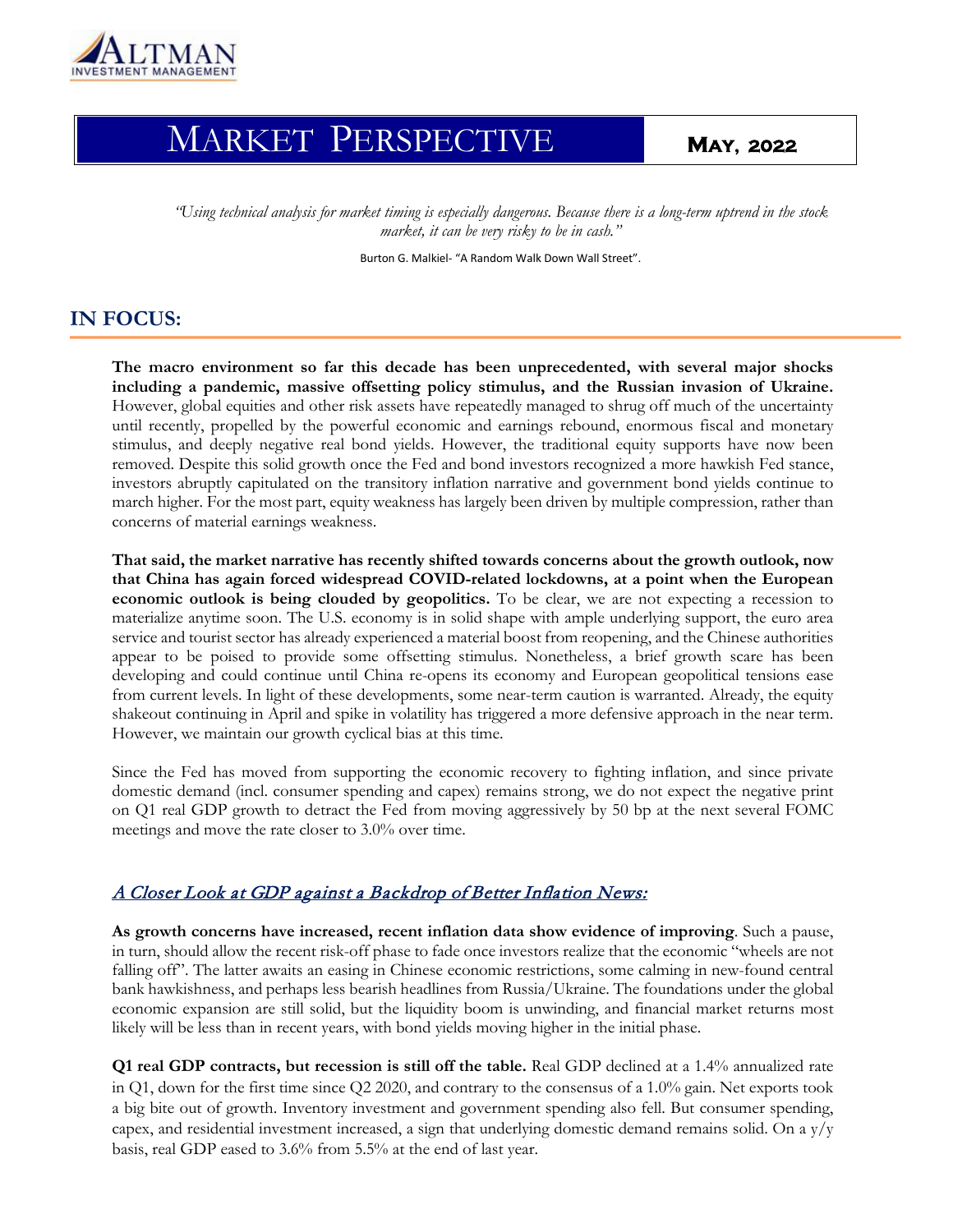**Notwithstanding the negative Q1 results, in our opinion the real GDP contraction is not broad-based and still does not meet the NBER (National Bureau of Economic Research) criteria for recession.** In our view, there is enough economic momentum built-in to sustain the expansion in 2022. But while we do not expect a recession this year, we acknowledge that the downside risks to the growth outlook have increased due to the end of fiscal stimulus, the start of Fed tightening, the Russia/Ukraine War, and more Covid lockdowns in China. We continue to monitor leading economic indicators for a material shift in the data that points to recession in the near-term.

**Real imports shot up at a 17.7% annual rate in Q1.** The surge in the trade deficit to a fresh record was facilitated by a strengthening U.S. dollar - but also reflects stronger demand in the U.S. than abroad and some easing in supply chains. Nevertheless, the record widening in the trade gap subtracted from real GDP growth in Q1 for an estimated seven consecutive quarters. It's important to note that this is the longest such stretch since Q4 2000 which, similar to today, came on the back of a strengthening U.S. dollar.

**Businesses continue to accumulate inventories, but at a slower pace than in the previous quarter** subtracting from real GDP growth during the first quarter along with government spending. The latter decline was led by a sizeable drop in defense spending and a continuation of rollbacks in Covid-related assistance.

**Net exports and inventory investment are relatively small but volatile GDP components that can swing the headline growth number and obscure the underlying strength or weakness of the economy.** Real final sales to domestic purchasers, which exclude these two components, paint a better picture of the economy in Q1 than the broader GDP. They rose at a 2.6% annualized rate that matched the historical average since 1980.

**According to Morgan Stanley's economics department, real final sales to private domestic purchasers, which excludes government spending as well, rose at a 3.7% annual rate and was the best in three quarters.** It shows that consumer spending and business investment held up well in the face of waning fiscal stimulus, Omicron-related uncertainty early in the quarter, the Russia/Ukraine War later in the quarter, and the start of Fed tightening.

**Lastly, real personal consumption expenditures (PCE) increased at a 2.7% annual rate, slightly better than expected.** This contributed almost 2% to Q1 real GDP growth, and services spending increased at a 4.3% annual rate. The pickup in services spending is encouraging, as Covid restrictions continue to be lifted, consumer demand has begun to normalize towards more services and fewer goods. At this point, however, the overall services' share of PCE continues to track below its pre-pandemic level, while the durable goods' PCE is tracking above its pre-pandemic level.

**Nonresidential fixed investment, or capex, jumped at a 9.2% annual rate**, and contributed positively to Q1 real GDP growth. Equipment spending rose at a 15.3% annual rate, the most in two years, led by information processing and industrial equipment. Intellectual property spending such as software and R&D contributed in the high single digit annual rate.

**Inflation pressures continued to build.** The PCE Price Index increased at a 7.0% annual rate, comparable to the first quarter of 1981. Core PCE prices advanced at a 5.2% annual rate compared to the rate experienced in the first quarter 1985. The increase in inflation and decline in real output growth amounted to a 6.5% annual rate of growth in nominal GDP, providing further evidence that inflation is already having a marked effect on slowing down this expansion.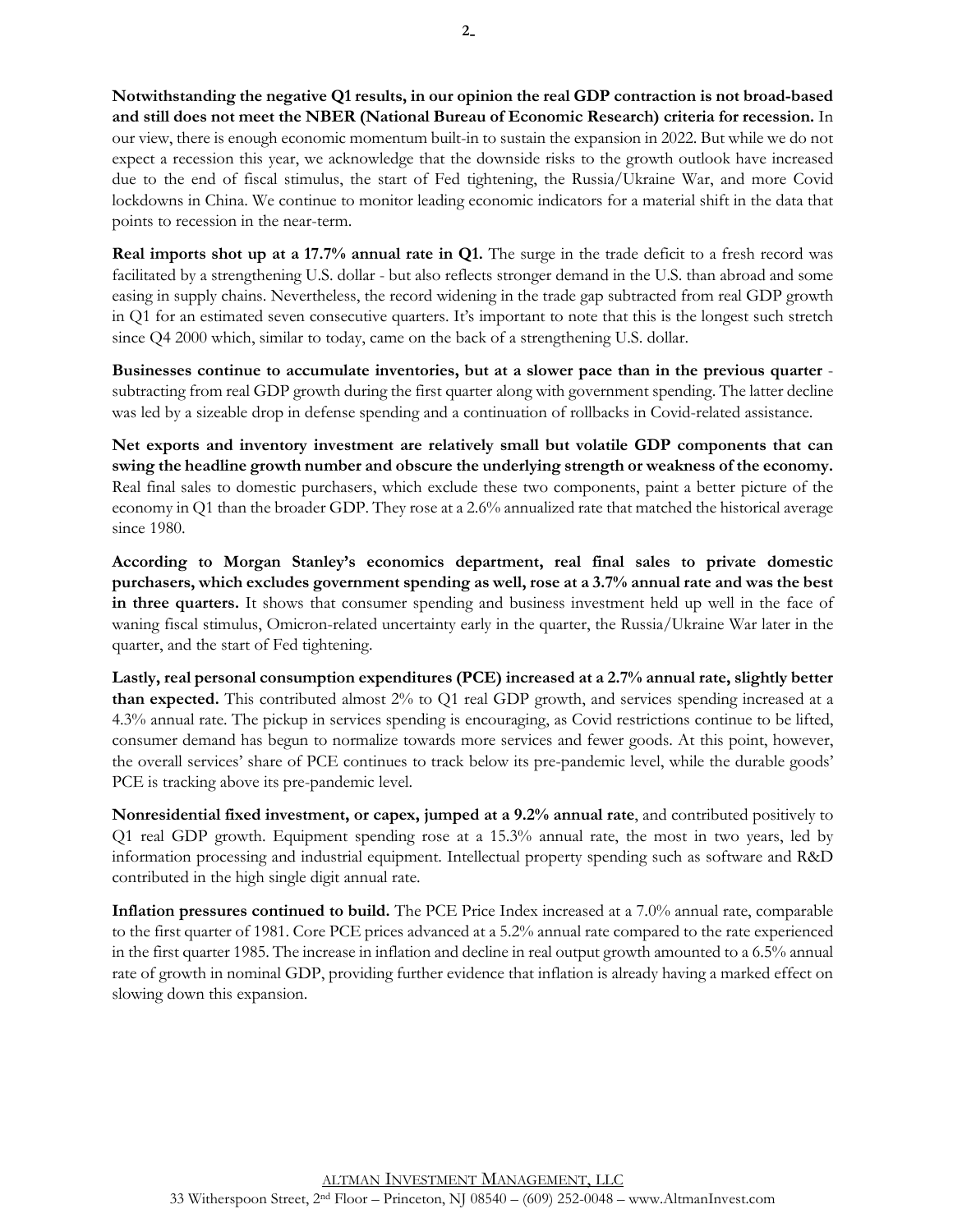## Is the Uptrend in Earnings Enough to Support Markets?

**U.S. stocks have corrected sharply year-to-date, with the rise in corporate earnings more than offset by a sharp multiple compression as bond yields have surged in recent months.** Though, we would expect a near-term bounce probable with equity prices now oversold and investor sentiment at a bearish extreme. The government bond market is also oversold, and due for at least a pause in the interest rate normalization process. Ultimately, we believe for markets to establish a low in equity prices will require greater clarity on the inflation outlook and/or evidence that the Fed can curtail inflation without triggering a recession. Investors remain skeptical that such an outcome can be achieved given that monetary policy appears to be behind the curve, and events such as the war in Ukraine and China's COVID lockdowns have added to supply chain disruptions, thus complicating the Fed's task. Until these concerns ease, equity performance is likely to remain choppy.

**We still maintain a 20% likelihood that the U.S. has a recession in the next 12 months.** The U.S. economy entered the year with considerable momentum coupled with healthy household balance sheets, strong labor demand, and the lack of excesses in corporate behavior. This should provide the cushion to offset recession risks.

**Although the pace of the rise in bond yields over the past 4 months has certainly exceeded our expectations, long-term interest rates remain low by historical standards.** A sharp rise in the cost of capital in shortened periods can nevertheless be quite disruptive, especially when investors start extrapolating the pace of rising yields and policy rates. If the government bond market doesn't calm down soon in the months ahead, rapidly rising bond yields could lead to a more pronounced slowdown in economic growth, especially if Europe falls into a recession.

**While our constructive economic outlook of GDP at 3.5% comes with some risks, we expect the uptrend in corporate earnings to persist, albeit at a more moderate pace than in the past 18 months.** The combination of rising earnings and easing downward pressure on valuation multiples as inflation peaks should enable equities to produce more moderate gains on a 6–12-month horizon. Against this backdrop, we remain positioned with a an overweight in equities. In terms of our sector preferences, we favor Financials, Industrials and Cyclicals, offset by a defensive exposure in Healthcare.

### Not Every Fed Tightening Cycle Ends in Recession:

**The Federal Reserve began hiking interest rates in March.** While many investors are concerned that this could lead to a recession, Goldman Sachs Research concluded a study that shows that 6 (or 40%) of the past 15 tightening cycles post-WWII period did not lead to recession. And they went further to add that even hiking cycles that lead to a recession took time. The study showed that 9 hiking cycles led to a recession that took about 30 months from the first hike to the onset of recession - and an average of 24 months until the peak of the S&P 500. Therefore, we believe it would be premature to move to an underweight position in equities in response to that timeline, given that the average total return from the first hike to the market peak was 36%.

**No one has a crystal ball on shifting investor sentiment, so we focus our research efforts on stock selection, sector exposure and intrinsic value characteristics, rather than reacting to negative news and adjusting asset allocations accordingly.** Since 2017, our above average (60/40) stock exposure historically in balanced accounts has been an effective overall allocation for the longer term, reflecting real and absolute yields at 40-year lows. The recent shift in this secular interest rate story coupled with some material events has increased the volatility of markets and lowered returns of financial assets in the near term. We recommend that our investors exercise patience and vigilance as these markets adjust - and stay the course.